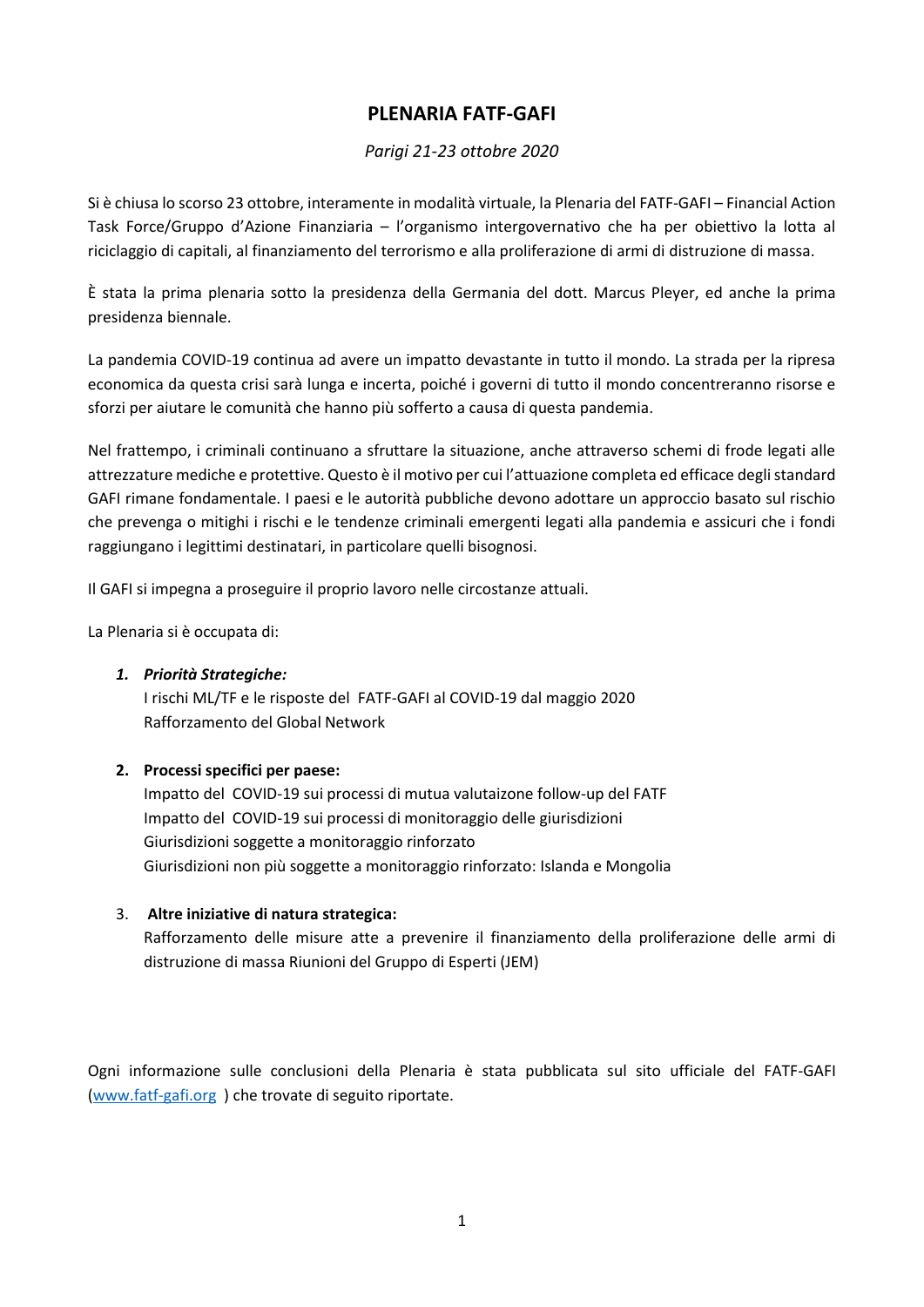

# Outcomes FATF Plenary, 21-23 October 2020

*Paris, 23 October 2020 -* The FATF President, Dr Marcus Pleyer, chaired his first Plenary meeting of the two-year German Presidency of the FATF.

The COVID-19 pandemic continues to have a devastating impact around the world. The road to economic recovery from this crisis will be long and uncertain, as governments around the world will focus resources and efforts to help communities that have suffered from the pandemic.

Meanwhile, criminals continue to exploit the situation, including through fraud schemes linked to medical and protective equipment. This is why the full and effective implementation of the FATF Standards remains critical. Countries and public authorities need to take a risk-based approach that prevents or mitigates the emerging criminal risks and trends linked to the pandemic and ensure funds reach legitimate recipients, particularly those in need. The FATF is committed to proceeding with its work under the current circumstances. The three-day plenary meeting took place virtually due to the COVID-19 pandemic and delegates worked through a full agenda

# 1. Strategic Initiatives

- o ML/TF Risks and FATF Policy Responses to COVID-19 since May 2020
- o Strengthening the Global Network

# 2. Country-specific processes

- o Impact of COVID-19 on FATF Mutual Evaluation and Follow-up Processes
- o Impact of COVID-19 on FATF Processes to Monitor Jurisdictions Under Increased Monitoring
- o Jurisdictions under Increased Monitoring
- o Jurisdictions No Longer under Increased Monitoring Iceland and Mongolia

## 3. Other Strategic Initiatives

- Strengthening Measures to Prevent the Financing of Proliferation of Weapons of Mass Destruction
- o Joint Experts' Meeting

## 1. Strategic Initiatives

## ML/TF Risks and FATF Policy Responses to COVID-19 since May 2020

The COVID-19 pandemic is lasting longer than many predicted, and continues to cause human suffering and economic disruption around the world. At the same time, an increasing number of cases of counterfeiting of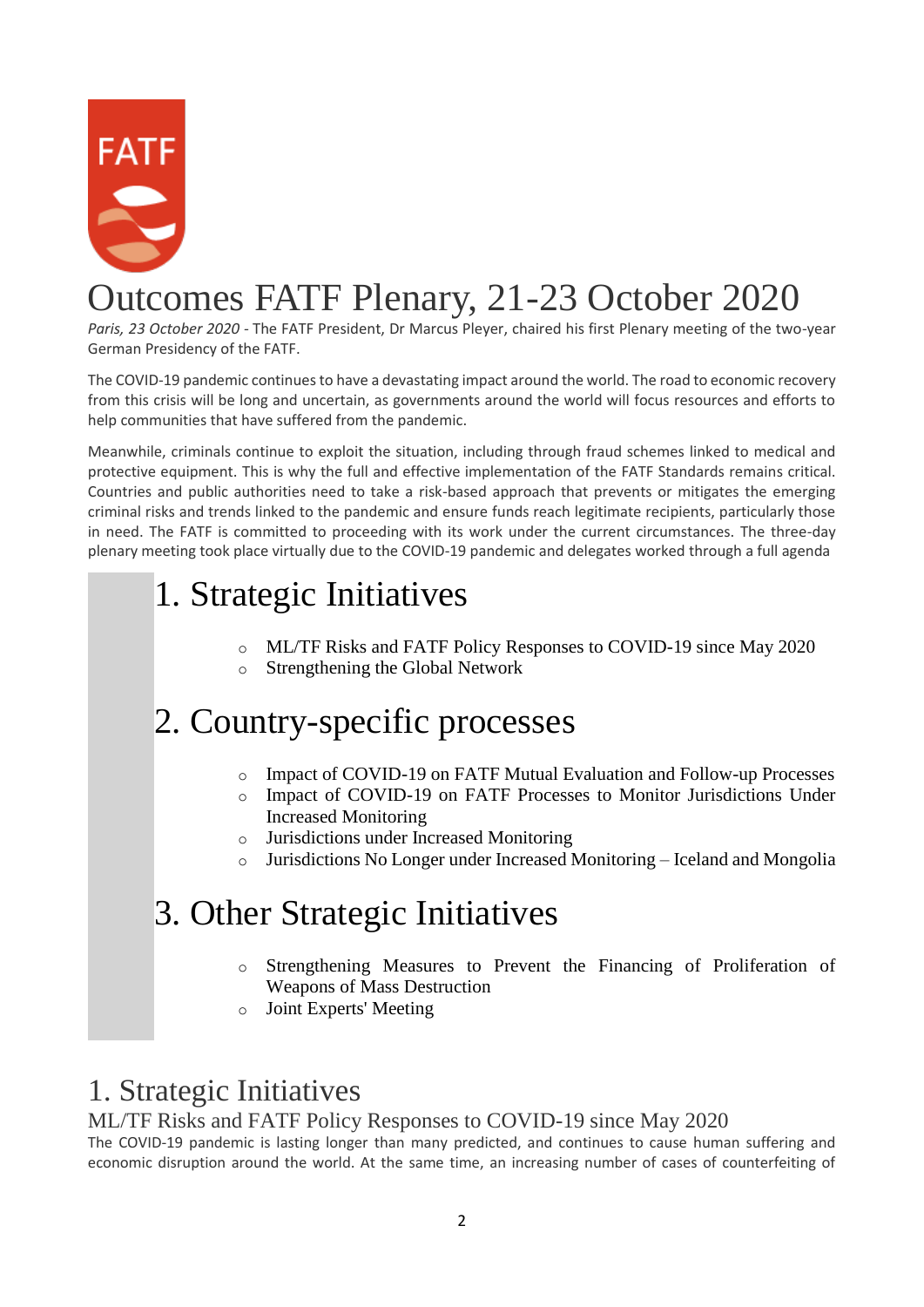medical goods, investment fraud, adapted cyber-crime scams and exploitation of economic stimulus measures, demonstrate that criminals are still actively exploiting the ongoing crisis.

Over the coming months, criminals may also find ways to exploit the inevitable rise in unemployment, the increases in remote transactions and the accelerated implementation of stimulus programs.

It is critical that jurisdictions actively identify, assess, and understand how criminals and terrorists can exploit the pandemic. However, a survey across the FATF Global Network highlights that the pandemic has severely impacted some authorities' ability to implement measures to detect, prevent and investigate money laundering and terrorist financing. It is crucial for countries to fully and effectively implement the FATF Recommendations, using a risk-based approach to ensure that measures to prevent or mitigate the risks are commensurate with the money laundering and terrorist financing risks identified.

#### [See full statement](http://www.fatf-gafi.org/publications/fatfgeneral/documents/covid-19-impact-oct-2020.html)

### Strengthening the Global Network

The strength of the FATF lies in its ability to bring together a global network of over 200 countries and jurisdictions that have committed at the highest levels to implementing the FATF Recommendations. One of the priorities of the FATF is to further enhance cooperation with the FATF-Style Regional Bodies (FSRBs) to improve the implementation of the FATF Standards across the whole Global Network. Despite the difficult COVID-19 context, the FSRBs have deployed considerable efforts to support their members and conduct mutual evaluation work, but they still face challenges to complete the current round of mutual evaluations. The Plenary encouraged FATF members to explore possible solutions to enhance and better target their support to FSRBs, in particular on their mutual evaluation programmes.

## 2. Country-specific processes

### Impact of COVID-19 on FATF Mutual Evaluation and Follow-up Processes

In April 2020, the FATF decided to postpone its assessment and follow-up deadlines in response to the COVID-19 pandemic. Now six months later, the crisis is persisting and is continuing to impact some of the FATF mutual evaluation and follow-up processes. Around the world, countries' situations and responses vary, ranging from strict lockdown and travel restrictions to more relaxed crisis response measures. The persistence of the impact of COVID-19 pandemic remains uncertain.

The FATF is committed to carrying out its work of assessing the effective implementation of its standards. Delegates discussed how to continue FATF mutual evaluations using a flexible approach, when crisis response measures limit or impede travel. They discussed the objective criteria and procedures for handling mutual evaluations in a fair and consistent way while maintaining the quality of each assessment at a high standard. These include procedures to conduct certain aspects of the on-site visit virtually or, if necessary, to postpone on-site visits

## Impact of COVID-19 on FATF Processes to Monitor Jurisdictions Under Increased Monitoring

Delegates discussed how to continue FATF's work to identify and respond to high-risk jurisdictions or jurisdictions with strategic weaknesses in their anti-money laundering and counter terrorist financing measures, when COVID-19 measures impede on-site visits and meetings of the regional review groups. Delegates agreed on flexible procedures, aligned with the mutual evaluations procedures, which allow on-site visits as necessary. These measures will ensure that this process, which is fundamental to FATF's work, can continue under the current circumstances.

### Jurisdictions under Increased Monitoring

Jurisdictions under increased monitoring are actively working with the FATF to address strategic deficiencies in their regimes to counter money laundering, terrorist financing, and proliferation financing. When the FATF places a jurisdiction under increased monitoring, it means the country has committed to resolve swiftly the identified strategic deficiencies within agreed timeframes and is subject to increased monitoring. In April 2020, the FATF granted jurisdictions an additional four months for deadlines due to the COVID-19 crisis. The FATF did not discuss or update the statement in June 2020, with the exception of Iceland and Mongolia (see below). Since then, the FATF was able to review nine jurisdictions under increased monitoring and updated the statement accordingly for these jurisdictions.